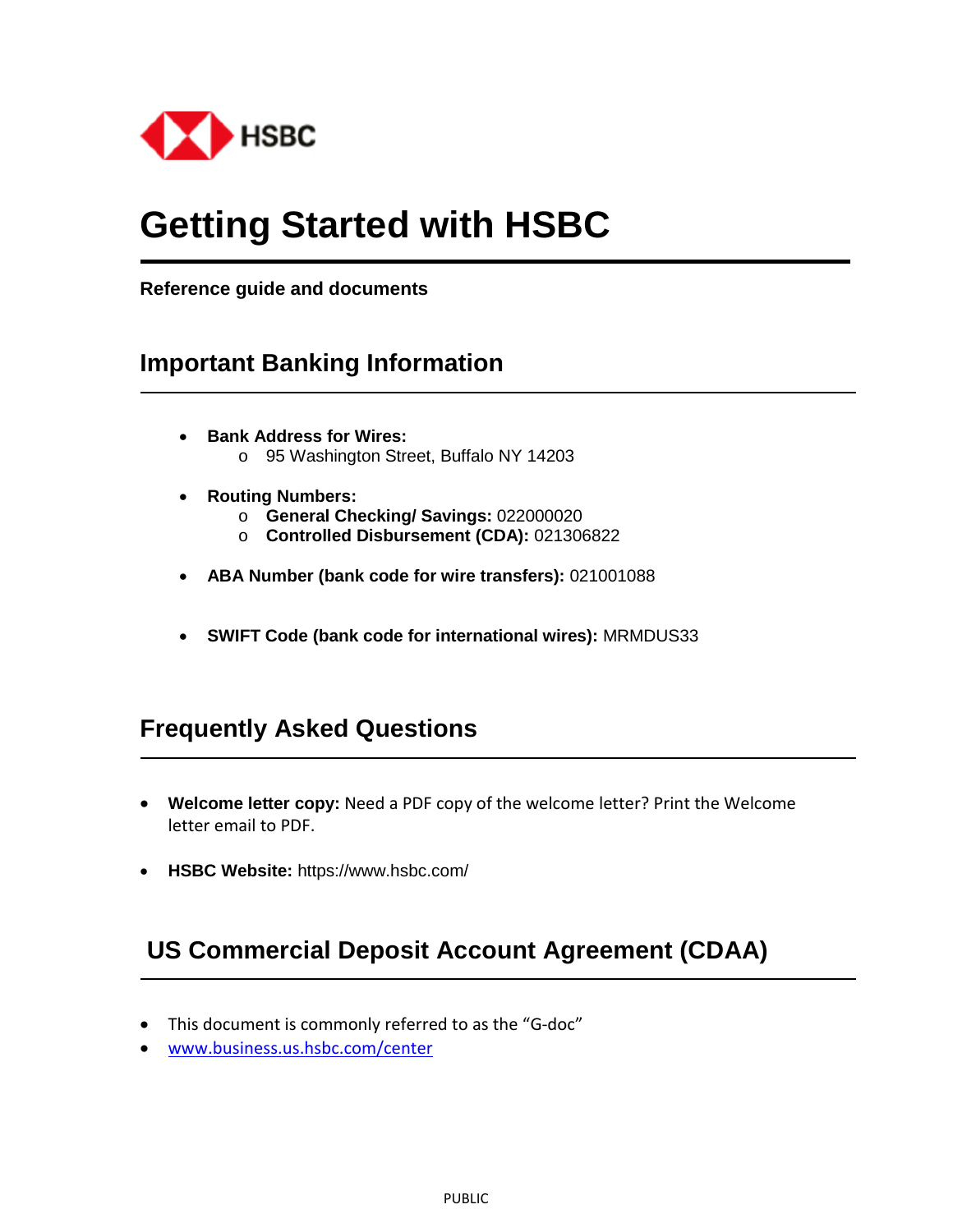# **Working with HSBCnet**

- HSBCnet Help Site:
	- o https://www.hsbcnet.com/hsbcnet-getting-started
- HSBCnet Customer Service:
	- o **Email:** hsbcnet\_direct\_services@hsbc.ca
	- o **Phone:** 866-357-4722
- Please make sure to reach out to your System Administrator on the profile to grant the necessary permissions to all users.

# **Ordering Checks**

To order checks for your new account, please choose from one of the two options below:

- **Option 1: Order checks from Deluxe, HSBC check vendor** Call 1-800-252-3414 or order online: https://www.deluxe.com/deluxe-checks/business
- **Option 2: Order checks from your vendor** If you wish to utilize your own vendor, please follow these specs:
	- 1. Write account name and address of HSBC branch
	- 2. Include ten (10) check and deposit tickets for testing on an initial order and at least one (1) on reorders to: HSBC Bank USA, NA MICR Quality Control Unit 2929 Walden Avenue - C9B Depew, NY 14043
	- 3. Print ABA Transit Number in fraction form in upper right of checks only.

| 10-2<br>z |  |
|-----------|--|
| 220       |  |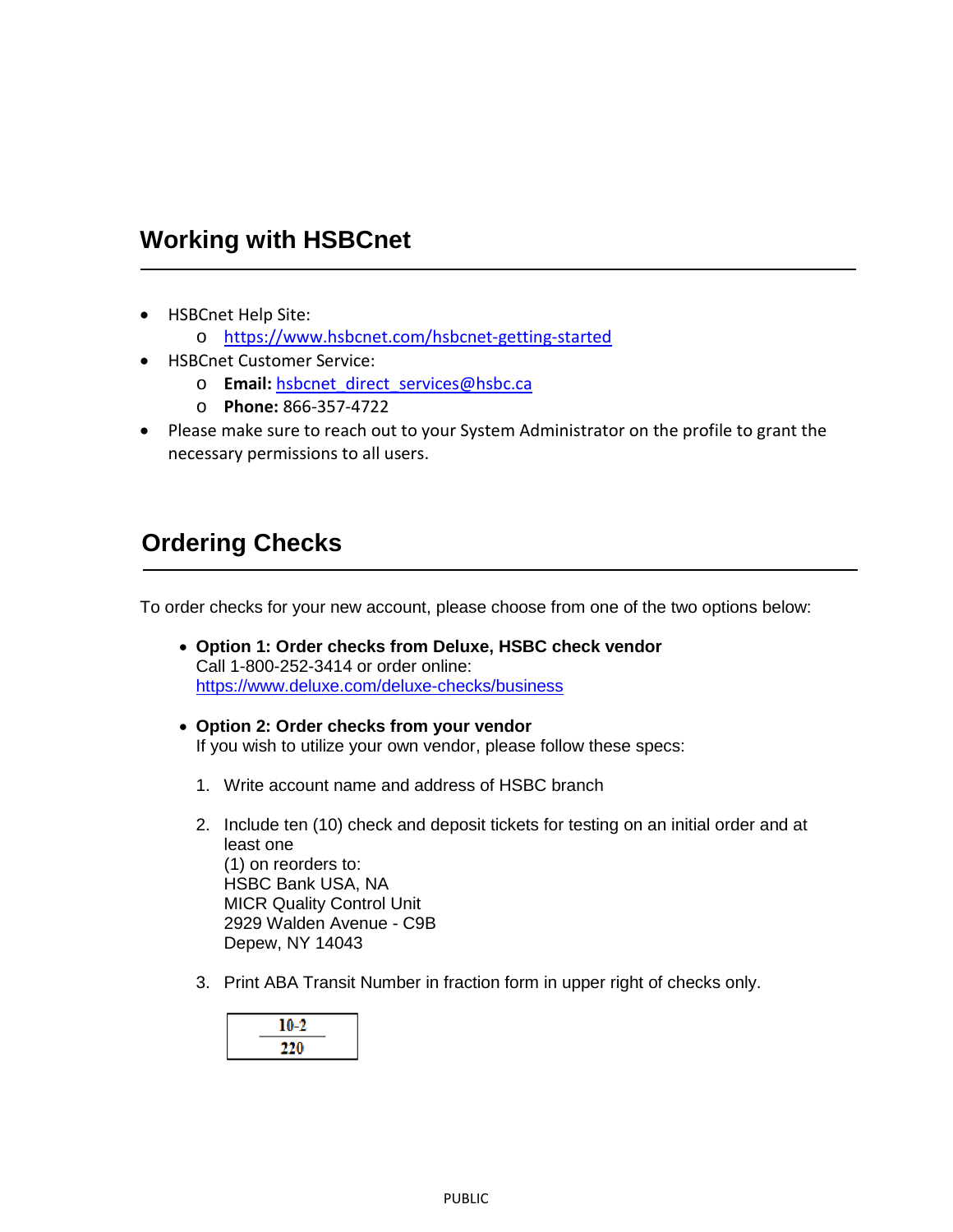4. Please include printer name, address, contact name and telephone number with test checks



#### **Check Printing Instructions**

It is the printer's responsibility to adhere to all ABA specifications. Manufacturers/printers must print their name or logo on all documents.

#### **General Check Ordering Information**

- Call 1-800-252-3414 or order online:o printing other than magnetic encoding is to appear within the 5/8-inch clear band across the bottom of the document.
- Density of ink (signal level), alignment, and character configuration MUST conform to ABA specifications.
- $\bullet$  No MICR printing may appear within 1/4" of the left edge of the document.
- MICR Check Serial Number must correspond to the Check Number in the "body" of the check (preferably the top right hand corner).
- Paper weight must be 24 lb. MICR Bond.
- Maximum detached document size is 8-3/4" x 3-2/3".
- Minimum detached document size is 7 1/2 x 3 1/16.
- HSBC's routing symbol number must appear in the upper right corner of the document. Please do not use PO Box for company mailing address when mailing documents UPS.

#### **Important**

Upon completion send a minimum of 10 documents for MICR testing to:

HSBC Bank USA, NA MICR Quality Control Unit